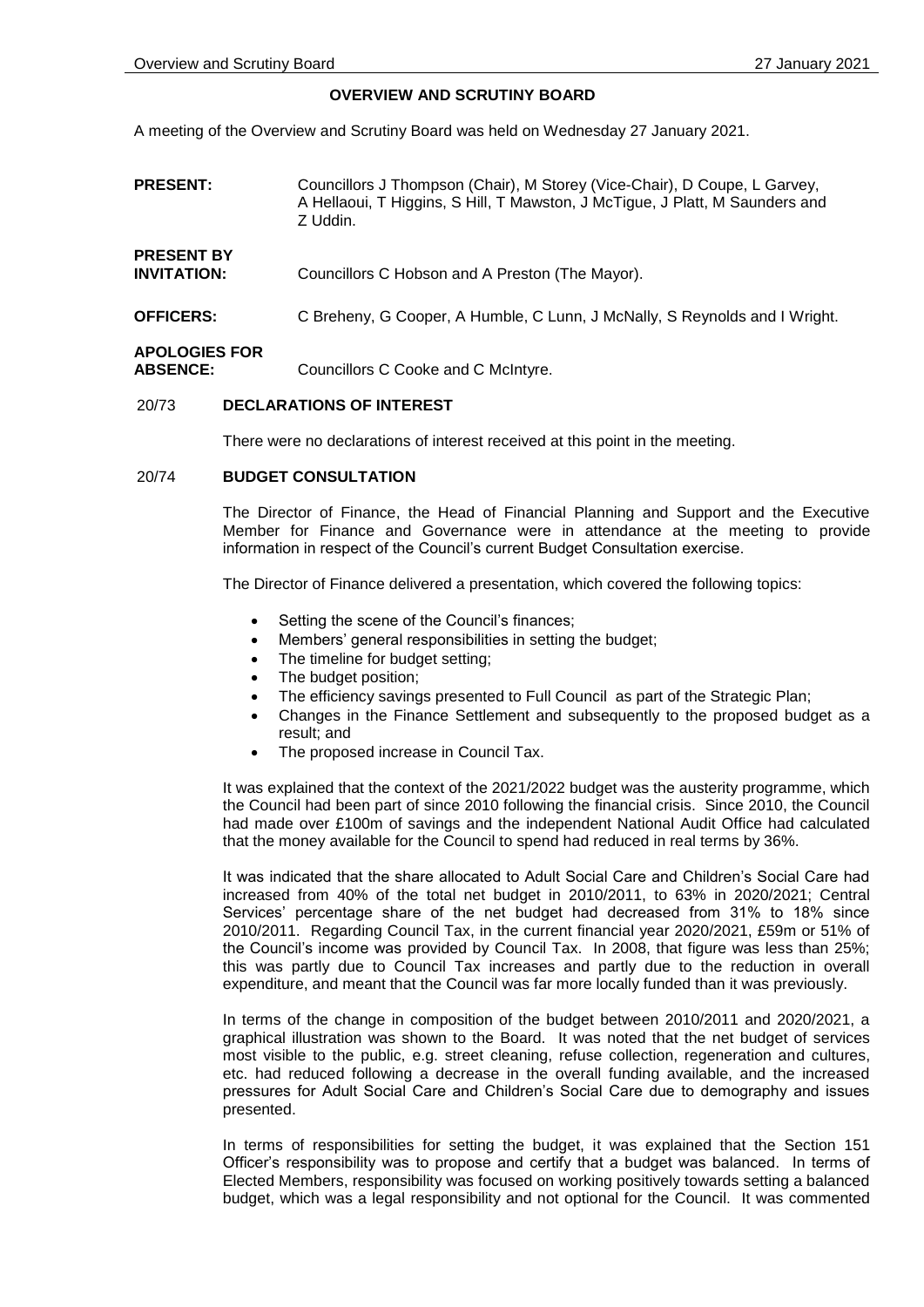that Members had contributed positively to the process this year.

Regarding the budget setting timeline, the legal cut-off point for setting the budget was 11 March 2021. At present, the consultation phase of the process was being undertaken, with consultation closing on 31 January 2021. To date, over 300 responses had been received from the public to the budget consultation and the strategic priorities consultation, which would be factored in alongside feedback from this meeting and from other Member engagements. Following consideration, the budget report would be submitted to Executive on 16 February 2021 for endorsement, and then subsequently to Council on the 24 February 2021 for approval. A holding date for a potential second Council meeting for approval of the budget had been set for 5 March 2021, if required.

Regarding the estimated budget gap, the current circumstances in which the Council operated were unprecedented. However, although the COVID-19 pandemic had left the Council in a state of uncertainty in terms of operations in 2021/2022, which was reflected in the ability to plan expenditure and recognise what a balanced budget would look like, it was felt that Central Government (the Ministry of Housing, Communities and Local Government in particular) had listened to the Council and the sector, and provided emergency funding for the Council to react to the situation during the current financial year, which was highly welcomed.

It was explained that, when setting the budget for 2021/2022, consideration needed to be given towards the potential on-going impact of COVID-19, and ensuring that sufficient provision was available. Based on an assessment of a range of factors, as detailed in the Strategic Plan report submitted to Full Council in December 2020, it was determined that additional budget savings and/or increases in Council Tax of £3.011m would be required in 2021/2022.

Details were provided in respect of the approach that would be undertaken to meet the budget gap. The additional savings requirement assumed all existing savings proposals for 2021/2022, totalling £1.568m (which included fortnightly waste collection), would be achieved. To meet the budget gap, Executive were endorsing proposed additional budget efficiency savings of £1.9m for 2021/2022 (as detailed in Appendix 1 of the submitted report). These were all considered to have minimal or no effect on frontline service delivery levels. Alongside this, it was proposed that Council Tax be increased by 3.99% for 2021/2022. This was an increase from the previous assumption of a 1.99% increase, and would produce a further £1.1m of income above that previously assumed.

The £1.9m of budget efficiency savings proposals for 2021/2022 were outlined to the Board. Amongst the proposals, £300,000 for Section 31 grant income and £700,000 for reduced budget requirement for Capital Finance were highlighted, which provided the majority of the savings. With regards to Capital Financing, historically low interest rates permitted refinancing of debt, which meant that it was less expensive for the Council to repay that debt than first assumed. The Section 31 Business Rates grant was increased grant received from Central Government to off-set reliefs provided to businesses. A further key point was that, although there were staff reductions associated with some of the savings proposals, none of those represented compulsory redundancies; vacant posts would be deleted from the structure.

It was explained that the day following submission of the proposed budget report to Full Council, the Provisional Settlement for 2021/2022 was received from Central Government, which changed the assumptions slightly. The Settlement was marginally better than the previous Medium Term Financial Plan (MTFP) assumptions, with the key changes being as follows:

- To reflect the continued direct impact of the pandemic, there was an additional COVID-19 Support General Grant allocation of £5.3m to cover the period up to 30 June 2021. The Sales, Fees and Charges scheme had also been extended to cover the same period;
- The Social Care Grant had been increased by £1.5m from the 2020/2021 figure;
- A new 'one off' Lower Tier Services Grant had been introduced for 2021/2022 only, with a value of £0.3m;
- Due to enhanced difficulties in collecting Council Tax and Business Rates, 75% support was put in place for Collection Fund deficits due to reductions in the base in 2020/2021 and a Grant for Council Tax Support of £2.6m was put in place for 2021/2022; and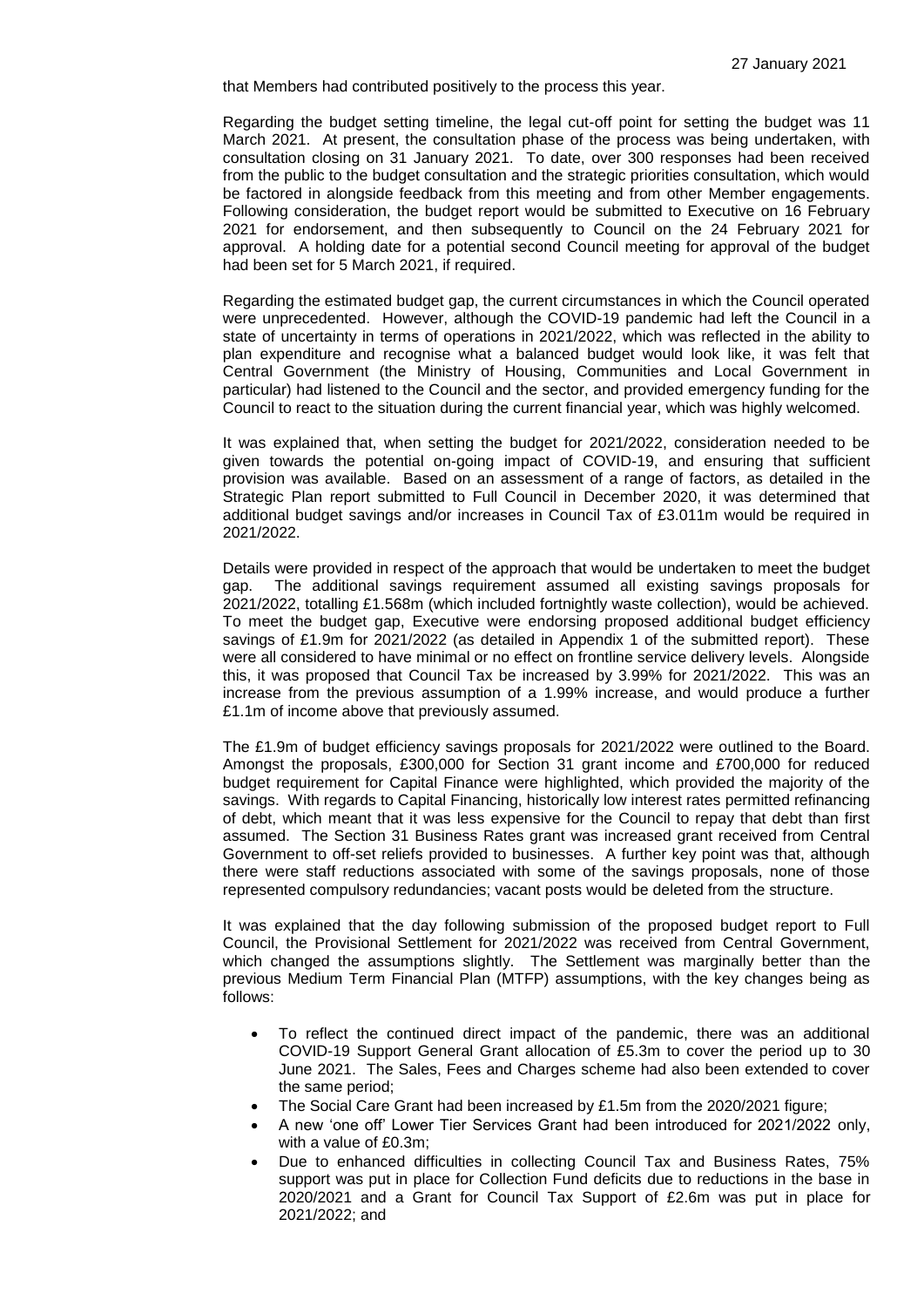Council Tax increase limits were set at a 2% General Council Tax Limit for 2021/2022; and a 3% Adult Social Care Precept which could be applied in either 2021/2022 or 2022/2023.

It was indicated that, for both the sector and for Middlesbrough Council, if there was a 5% increase in expenditure available to Local Government, 4% of that increase would come as a result of the Local Authority being permitted to increase Council Tax (therefore essentially raising more funds from local residents; not receiving additional funds from the Exchequer).

In terms of COVID-19 support, there would be increased costs in the new financial year; however, it was unclear at present as to what these would be. It was felt prudent to not assume that the £5.3m would leave the Council net better off. In terms of the £3m provision for the recovery period for COVID-19, this remained valid and was still required because it was concerned with the recovery period for COVID-19, irrespective of when activities to support the town, businesses and people were carried out. This positioned the Council £1.8m net better off than previously assumed in the MTFP (before receipt of the Finance Settlement from Central Government).

Details regarding the proposed changes to the 2021/2022 budget were provided to Members. It was explained that the improved funding for the period had afforded the Council increased flexibility; it was proposed that this be utilised as follows:

- The assumption was that increased COVID-19 funding would be required to meet additional costs due to the prolonged nature of the pandemic;
- Cancel the proposed move to fortnightly refuse collections, which removed a saving of £396,000;
- The saving taken from the Capital Financing Budget of £700,000 would be reduced by £500,000 to provide for adequate maintenance of Council assets and delayed/reduced Capital Receipts (reference was made to recent focus upon the Transporter Bridge in relation to this);
- There would be an increase in the minimum proposed level of General Reserves from £9.4m to £11.0m to cover additional COVID-19 risks;
- Reduce the proposed Council Tax increase from 3.99% to 2.75%. A reduction in income of £688,000, which would be made up of a 1.99% General Council Tax increase and 0.75% Adult Social Care Precept. This approach meant that the Council would retain 2.25% of Adult Social Care Precept to use in 2022/2023, if required. This had not been assumed in the MTFP, which still assumed a 1.99% increase in 2022/2023.

Members were provided with information regarding the determination of the minimum level of reserves. A review of the proposed levels had been carried out as part of the Council's budget report in February 2021, using established Chartered Institute of Public Finance Accountancy (CIPFA) criteria on the basis of several risk factors, as follows:

- Inflation;
- Demand-led pressures (mainly Adult Social Care and Children's Social Care, generally the latter in Middlesbrough);
- Efficiency savings;
- Local Government finances;
- General economic climate (half of the Business Rates paid in the current year were funded by Government grants); and
- COVID-19 continuing effect.

This activity provided a range of between £6.6m and £15.3m, with a mid-point of £11m; the Director of Finance would be recommending that the minimum level of reserves be set at £11m for 2021/2022. It was explained that this was reviewed annually, and therefore if the Council was in a more stable position next year, that money could potentially be reduced and utilised to support services.

The impact of a 2.75% Council Tax increase, by Band, was illustrated to Members. This was based on the Council element only, and excluded Parish Councils, the Cleveland Fire Authority Precept and the Cleveland Police Precept, which was set by each individually. As a supplementary note, the majority of properties in Middlesbrough were Band A; the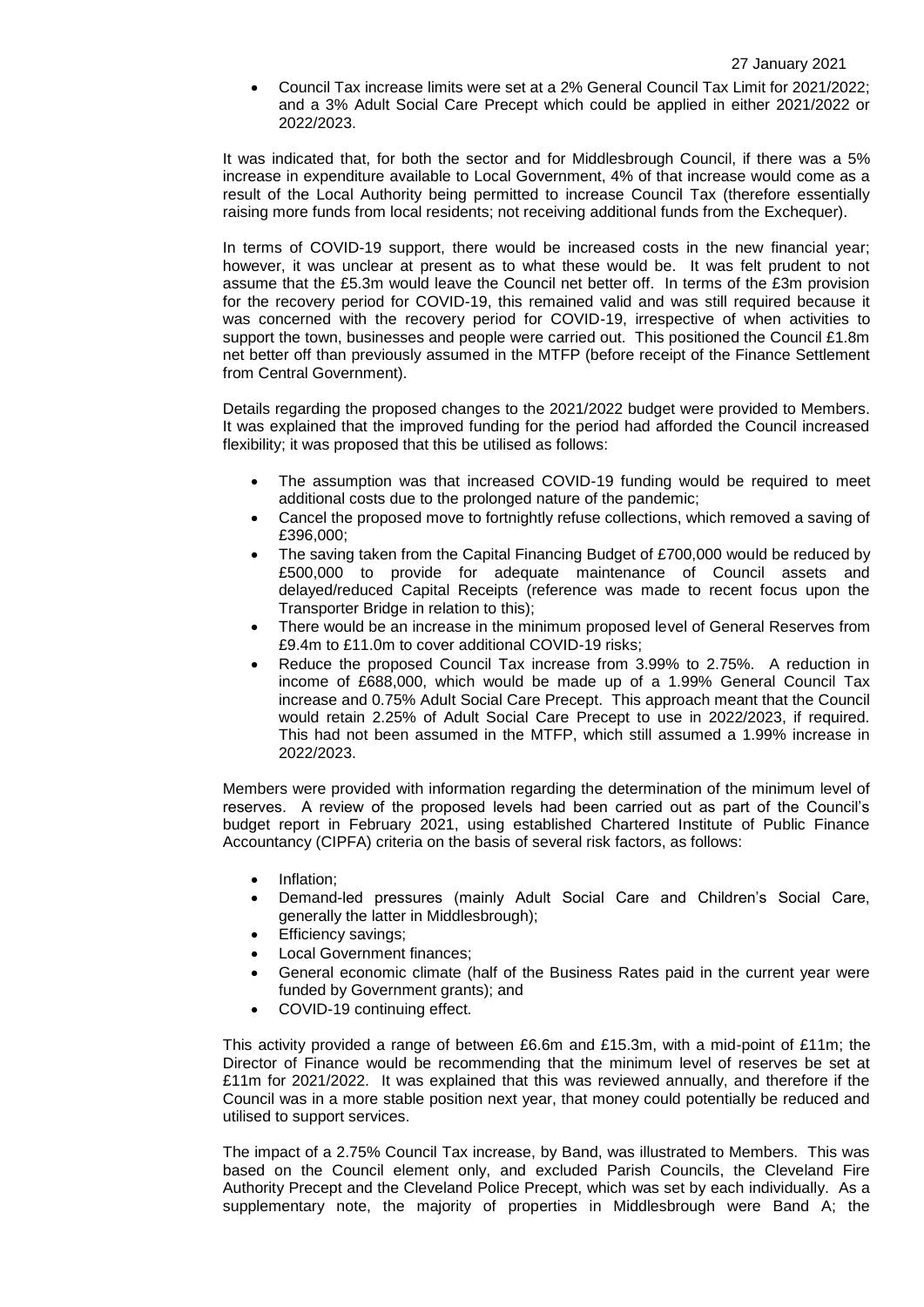overwhelming majority were Band A and Band B, which affected the Council's income from Council Tax. Further, less than half of the Council Tax payers in Middlesbrough paid the full amount of Council Tax, with over half being eligible for discounts including Single Person Discount and disabled banding reduction.

Following the presentation, the Executive Member for Finance and Governance thanked the Finance Team for all of the hard work undertaken.

Members of the Board were afforded the opportunity to ask questions.

A Member referred to Adult Social Care and Children's Social Care and queried the point at which demand-led pressures and increased expenditure would become a significant issue for the Local Authority. In response, the Director of Finance indicated that if Children's Social Care in particular was to continue on the same trend as it had up to last year, problems with sustainability would present within a decade. To stop increased spending on Children's Social Care, it had been recognised that an improvement in the quality of practice and outcomes for children in Middlesbrough would automatically result in less expensive interventions. Reference was made to the Quarter Two and Quarter Three budget outturn results, where it was being seen, for the first-time, that fewer children were being looked after by Middlesbrough on a sustained basis, and that the placement costs for these children were also reducing. This was not an efficiency, but was about children not reaching the point where they required the most expensive interventions. If this trajectory could continue, it would allow for financial sustainability going forward. As at 26 January 2021, the number of children in residential placement was 65, which was reflective of the position a couple of years prior (before it had risen to 80).

A Member made reference to Council employees and queried the position in respect of redundancies. In response, the Director of Finance clarified that there may be some voluntary redundancies, but no compulsory redundancies.

A Member made reference to the determination of the minimum level of reserves and, in terms of comparability with other Local Authorities, queried whether it was standard practice to select the mid-range point. In response, the Director of Finance indicated that this was not always the case because different Local Authorities selected different approaches; some may create specific reserves for certain matters. It was explained that the mid-point was selected because it was envisaged that not all of the risk factors would occur simultaneously or within the same year; the minimum level was essentially worst-case scenario. It was a professional judgment call, to which the mid-point felt most appropriate in the current situation.

A Member made reference to Council Tax collection rates and queried Middlesbrough's current position in terms of arrears. In response, the Director of Finance advised that the figures could be obtained. It was explained that these could be quite significant as they covered a number of years, and non-payment in 2020/2021 had, to date, been higher than it ever had been previously. The Executive Member for Finance and Governance advised that, due to COVID-19, all Councils were experiencing higher levels of non-payment than in previous years, and this was not applicable solely to Middlesbrough. Reference was made to the significant work and varying initiatives being undertaken to support residents. The increase figure had been kept to the minimum that it possibly could; initially projected at 3.99%, this had been reduced down to 2.75% to help residents in all areas across the town, including Marton and Nunthorpe where, for the first time, some residents had been unable to pay.

A Member referred to the 2.75% Council Tax increase and queried whether this included the Cleveland Police Precept. In response, the Executive Member for Finance and Governance advised that this referred only to the Council Tax element; the Cleveland Police Precept and the Cleveland Fire Authority Precept would be additional.

A Member referred to additional powers afforded by the Government to collect outstanding Council Tax and requested elaboration on that point. In response, the Director of Finance clarified that the Government was providing additional support, as opposed to powers, for Council Tax collection, which meant that Government would share the burden. It was highlighted that, for the vast majority of the current financial year, the Court system had not been open to pursue Council Tax debt. In 2019/2020, 30% of Council Tax payers in Middlesbrough did not start paying until they had received a Court Summons. Collecting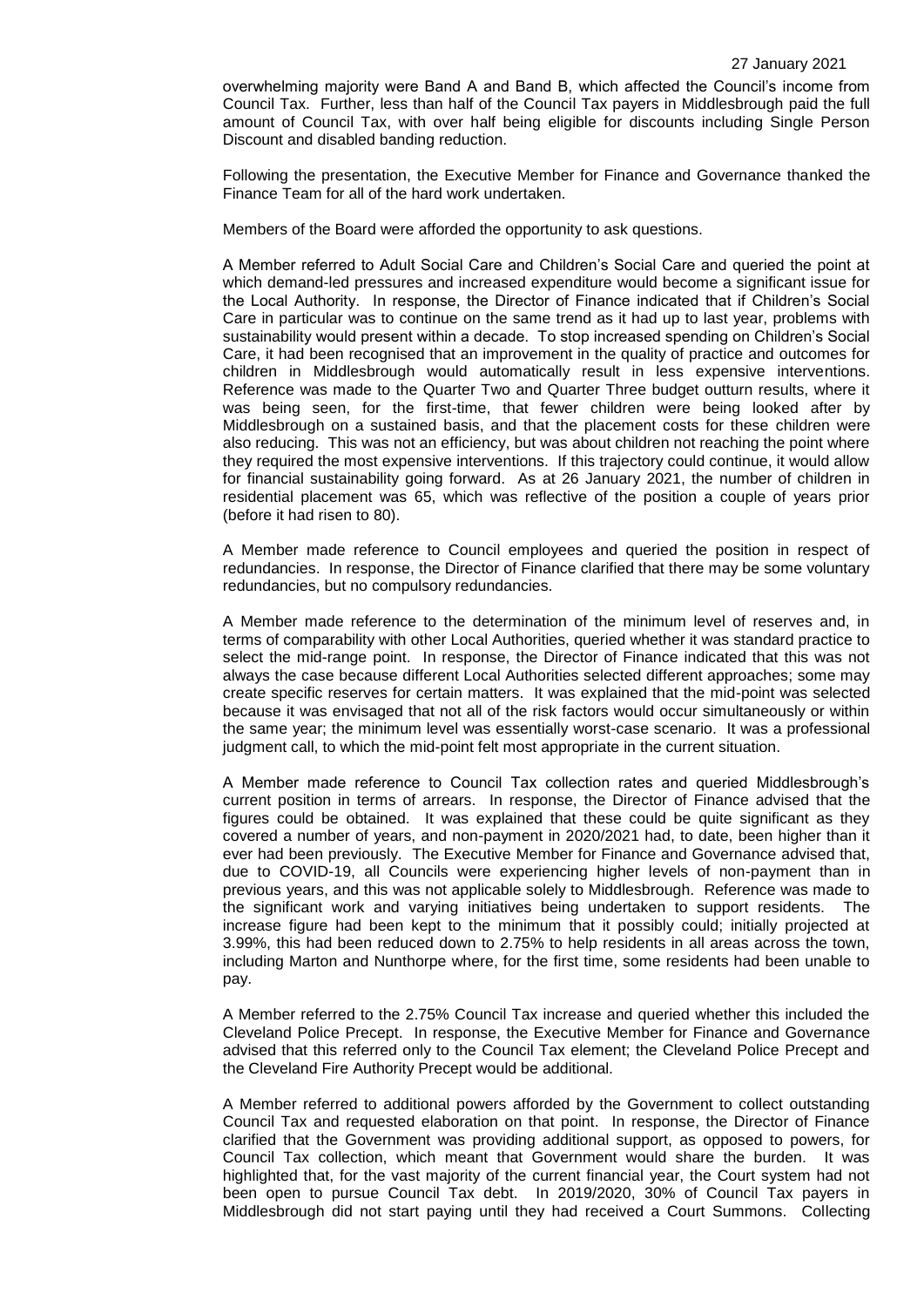Council Tax in an area such as Middlesbrough was challenging and all available levers did need to be utilised before some people would start paying. Not having those available this year had impacted significantly.

A Member commented on the number of people in the town paying full Council Tax, which would reduce further if the amounts were increased. In response, the Director of Finance advised that, in the current year, there had been an increase in working age claimants for local Council Tax support because of their circumstances. There were 2300 households in Council Tax arrears that had not been previously, and all were not eligible for benefit, etc., but were in reduced financial circumstances than they had been in previous years. There had been an impact from that, which had been factored into the budget setting for a lower Council Tax collection rate than in previous years.

A Member queried how Middlesbrough compared to neighbouring Local Authorities in terms of the amount of people claiming Council Tax support, whether that figure had increased due to the economic impact of COVID-19 and, if so, what activities were being undertaken to provide support. In response, the Director of Finance explained that the base for Middlesbrough's level of Council Tax support claimants was one of the highest in the country. Over the course of the pandemic, Middlesbrough had seen a smaller increase in claimants than in comparison to neighbouring Authorities with a lower base. Middlesbrough had seen an increase in working age claimants, but a concurrent decrease in older people claimants; the net increase in Middlesbrough was a couple of percent, whereas in core cities, for example, this could have been 10%, 12% or 15%. The national average for Local Council Tax Support claimants was circa. 8%-9%. In terms of support provision, reference was made to the Council's 'Stop the Knock' policy, which was being implemented despite the significant pressures on Revenues and Benefits staff in respect of COVID-19 support and business support. Work was on-going to ensure that people received advice and support, and accessed all eligible provisions, with mention being made of Local Council Tax Support and Free School Meals support.

A Member commented that Council Tax increases were necessary in order to fill a Government funding gap. Reference was made to the current financial position, the Local Government Finance Settlement, the removal of proposed fortnightly residual waste collections, and the Council Tax increase reduction from 3.99% to 2.75%. In response to a query regarding the decisions taken around residual waste collections and the Council Tax increase amount, the Director of Finance indicated that if the financial circumstances were significantly worse in 2022/2023, those two elements could be reviewed. The key uncertainty in the MTFP concerned the level of financial support from the Government and what this would be in future years. The assumption had been made that this would remain on a cash basis as it was for 2021/2022, but it was felt unreasonable to expect the Government to provide that information now. Therefore, prudent assumptions were being made so as to avoid any unnecessary service/budget cuts.

A Member referred to the Adult Social Care Precept and queried the flexibility of this to spend on other priorities, should it be required. In response, the Director of Finance explained that the MTFP already assumed increased costs in Adult Social Care; the big driver in Adult Social Care at present was the National Living Wage, which the Government had increased by more than inflation for a number of years. A large proportion of staff in the private care sector that the Council commissioned received the National Living Wage, and therefore if their wages increased by 5%, that would be reflected in the bills that the Council paid for domestic care, domiciliary care, etc. Those increases were assumed in the MTFP; additional costs in Adult Social Care could be attached to the precept, and therefore that could be utilised to close the budget gap in future years.

The Mayor thanked the Director of Finance and the team for all of the work undertaken. It was felt that the pandemic would last longer than expected, but the Council would be in better financial shape afterwards than first initially felt. The Chair supported this, and thanked the officers for their attendance and contributions to the meeting.

**AGREED** that the information provided be noted, and the agreed action be undertaken.